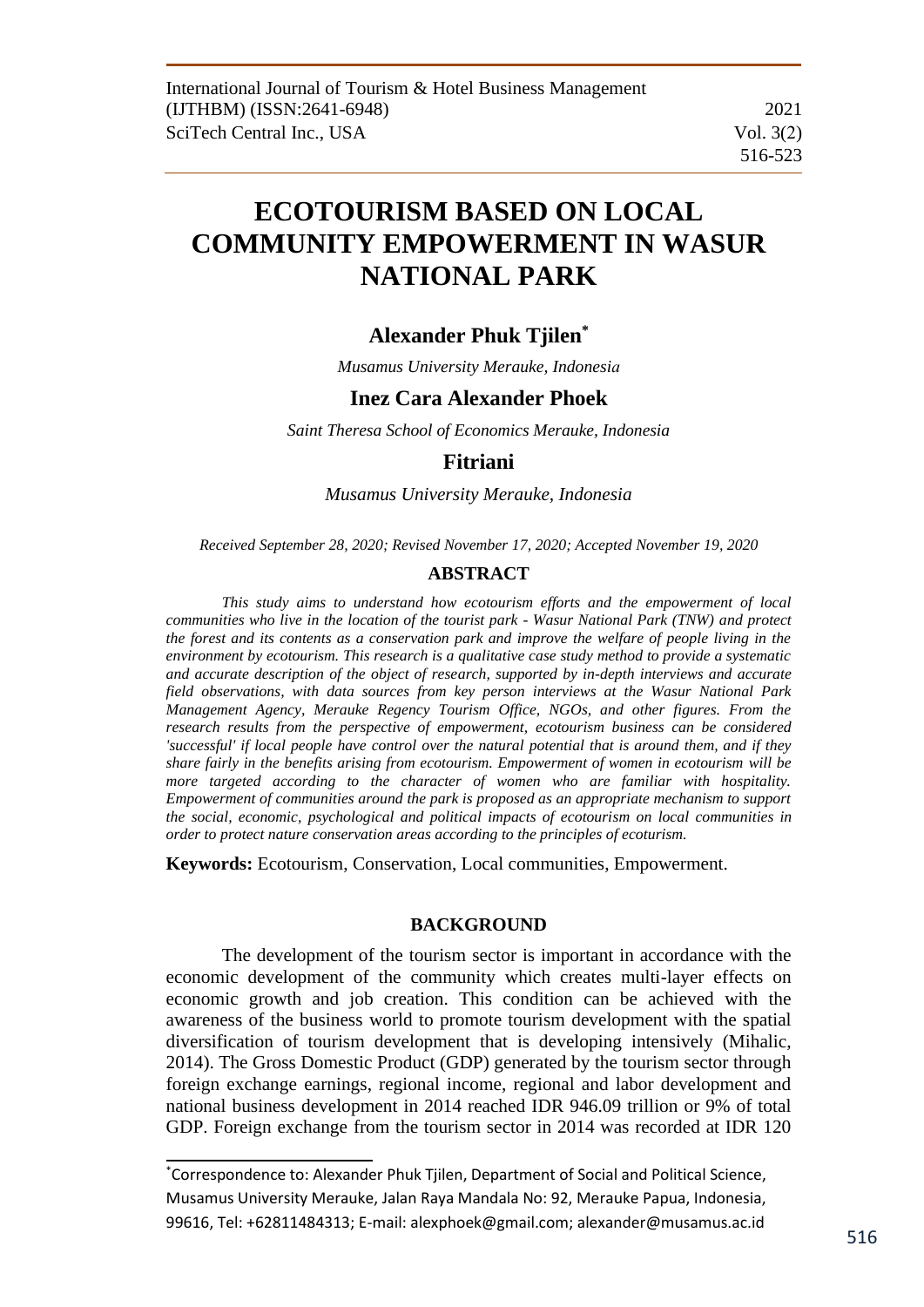trillion, contributing to employment opportunities of 11 million people (Anggraini, 2017). Tourism (Jaafar et al. 2015) which rests on environmental and cultural excellence known as community ecotourism is a community development tool that strengthens people's ability to manage tourism resources while ensuring their full involvement, thus community-based ecotourism is a form of tourism that provides trust and opportunity to the community local to plan, engage and control in tourism management and development as well as obtain economic benefits apart from that and generate democratic, political empowerment and profit distribution to disadvantaged local communities. (Zielinski et al., 2020).

National parks are defined as natural conservation areas that have native ecosystems, managed by a zoning system that is used for several purposes for research, science, education, cultivation, tourism and recreation as well as the conservation of living natural resources (Law No.5 of 1990). A national park is a nature conservation zoning system characterized by maintaining its original ecosystem and managed to function as a conservation center as well as other purposes of eating in the management system compared to other protected areas, and receiving significant attention in its development compared to other types of protected areas (Santosa, 2008). The affirmation of the main tasks of the National Park is carried out based on the Regulation of the Minister of Environment and Forestry of the Republic of Indonesia Number: P.7 / Menlhk / Setjen / OTL. 0/1/2016 Year 2016 with the management unit for the conservation of natural resources and their ecosystems which are under and responsible to the Director General of Conservation of Natural Resources and Ecosystems, has the main task of implementing the conservation of natural resources and their ecosystems. In the budget and human resources, it is borne by the central government with (Ministry of Environment and Forestry Regulation No. P.7 / Menlhk / Setjen / OTL.0 / 1/2016).

Currently, there are 50 national parks, including TNW in Merauke Regency. TNW is a combination of the Wasur forest area and Rawa Biru Nature Reserve which was determined by the Decree of the Minister of Forestry No. 282 / Kpts-VI / 1997 concerning the Appointment of TNW covering an area of 413,810 hectares located in Merauke District, Irian Jaya Province (Papua). In accordance with the results of the Convention on Wetlands of International Importance in an international agreement for conservation and sustainable use of wetlands, on March 16, 2006, then TNW included in the list of Ramsar Site as one of the wetland conservation areas in the world (The Convention on Wetlands of International Importance, especially as Waterfowl Habitat) (National Park, nd). Based on Kepmenhut No.6186 / kpts-II / 2002 dated June 10, 2002, concerning the Organization and Work Procedure of the National Park Office, TNW, article 3 explains that its work program includes fostering community participation, empowering empowerment, providing supporting facilities for recreation and nature tourism (Taman National Wasur, 2018).

Research on ecotourism and empowerment in TNW by looking at the area of land that includes TNW and the long history of TNW from 1997 to the present as well as the economic conditions of the people living in TNW can indicate that the empowerment of local communities as customary owners of the TNW area is not yet fully successful, for that we need a study in order to gain awareness of the condition Based on the task given by the government to TNW regarding maintaining the ecosystem and conserving natural resources as well as empowering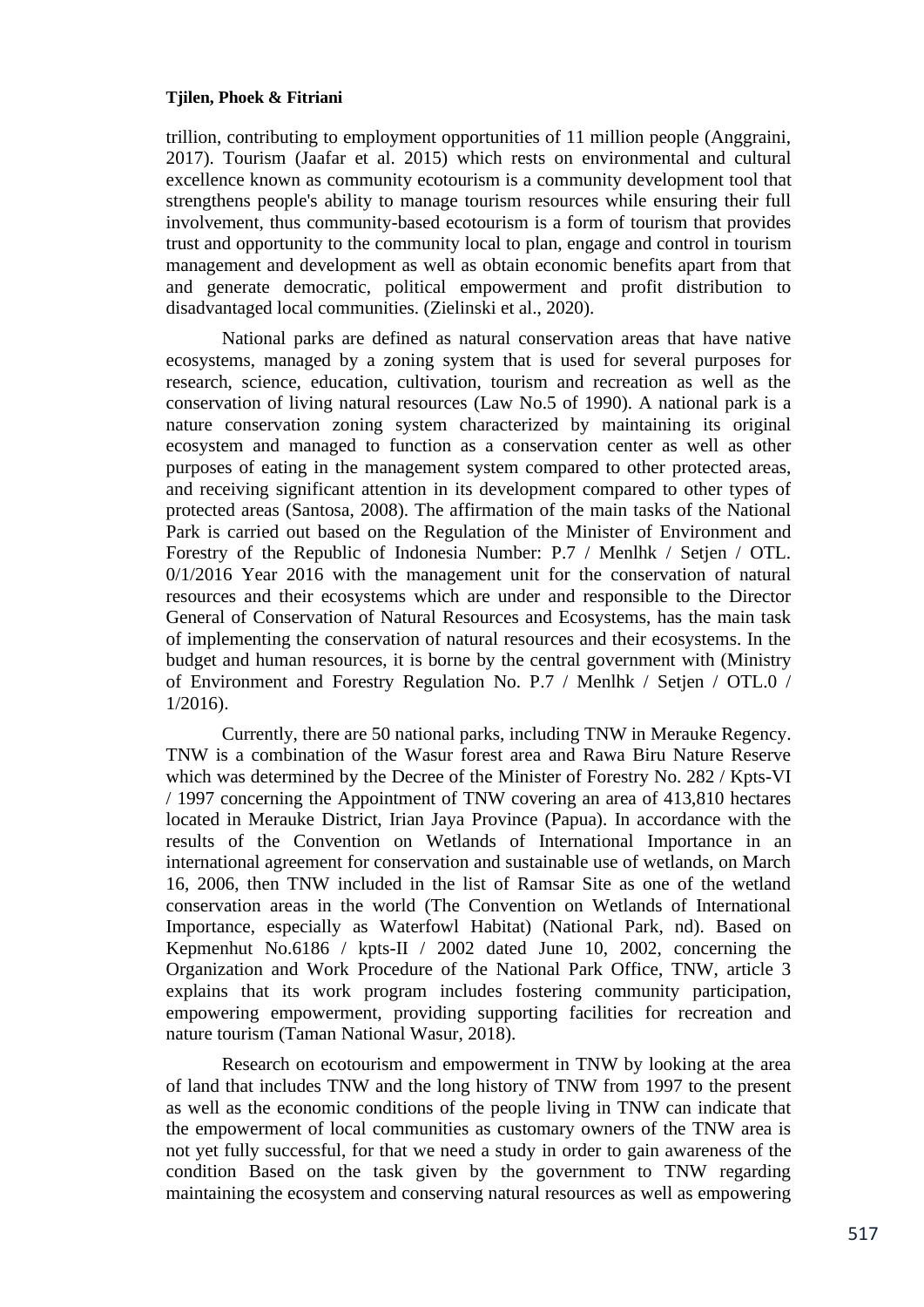local communities who live in TNW, research on ecotourism and empowerment is very important to be carried out immediately. The results of other research on Community Empowerment-Based Ecotourism Development in Kebumen Regency (Mafruhah et al., 2019)explained that tourism faces difficulties and complexity due to managing funds; limited institutional capacity; lack of funds; inefficient regulatory system; limited knowledge; and high levels of poverty and unemployment, which implicitly require government assistance to empower communities involved in ecotourism. The main difference in this study is in the analysis of the concept of community empowerment in the context of ecotourism in general empowerment programs, empowerment of communities around TNW, empowerment for women and challenges in achieving community empowerment in tourism development.

# **RESEARCH METHOD AND LOCATION**

This study uses qualitative methods to reveal events that occur in a natural setting that allows researchers to develop a high level of detail from high involvement in actual experiences (Creswell, 1994), supported by in-depth interviews and field observations related to ecotourism models and the community empowerment process in around the research location.

Sources of data were obtained through interviews with the TNW Management Board, Merauke Regency Tourism Office, NGOs, youth leaders, women leaders, traditional leaders, community leaders.

The research location was the TNW area, which is located in Merauke Regency, Papua Province, which was studied including Wasur Village, Onggaya Village and Yanggandur Village, and Sota Village which is directly adjacent to the State of Papua New Guinea.

# **DISCUSSION AND FINDINGS**

#### **Ecotourism**

Ecotourism is the term "ecological tourism". Therefore, the main focus is on the relationship between tourism and living things and the environment (Tisdell & Wilson, 2012). Generally according to, (Stronza et al., 2019) ecotourism is known as nature-based tourism which involves education and interpretation of the natural environment and is managed to be ecologically sustainable, which fosters environmental and cultural understanding, appreciation and conservation, with improved economic opportunities for local communities around these locations (Farrell & Runyan, 2001; Bhattacharya, Chowdhury & Sarkar, 2011). Ecotourism was formed to ensure a positive relationship between tourism and conservation not only that the two can work together which is always intertwined and go together (Krüger, 2005). Explicit in all definitions of ecotourism is the hypothesis that tourism, if designed and practiced as ecotourism, can benefit wildlife and biodiversity, create incentives to protect landscapes, and support local communities.

Ecotourism has implications for the optimal use of local tourism resources and in increasing the standard of living of the community in the socio-economic development of rural and community quality in general. No exception in protecting and preserving the natural and building environment in the context of economic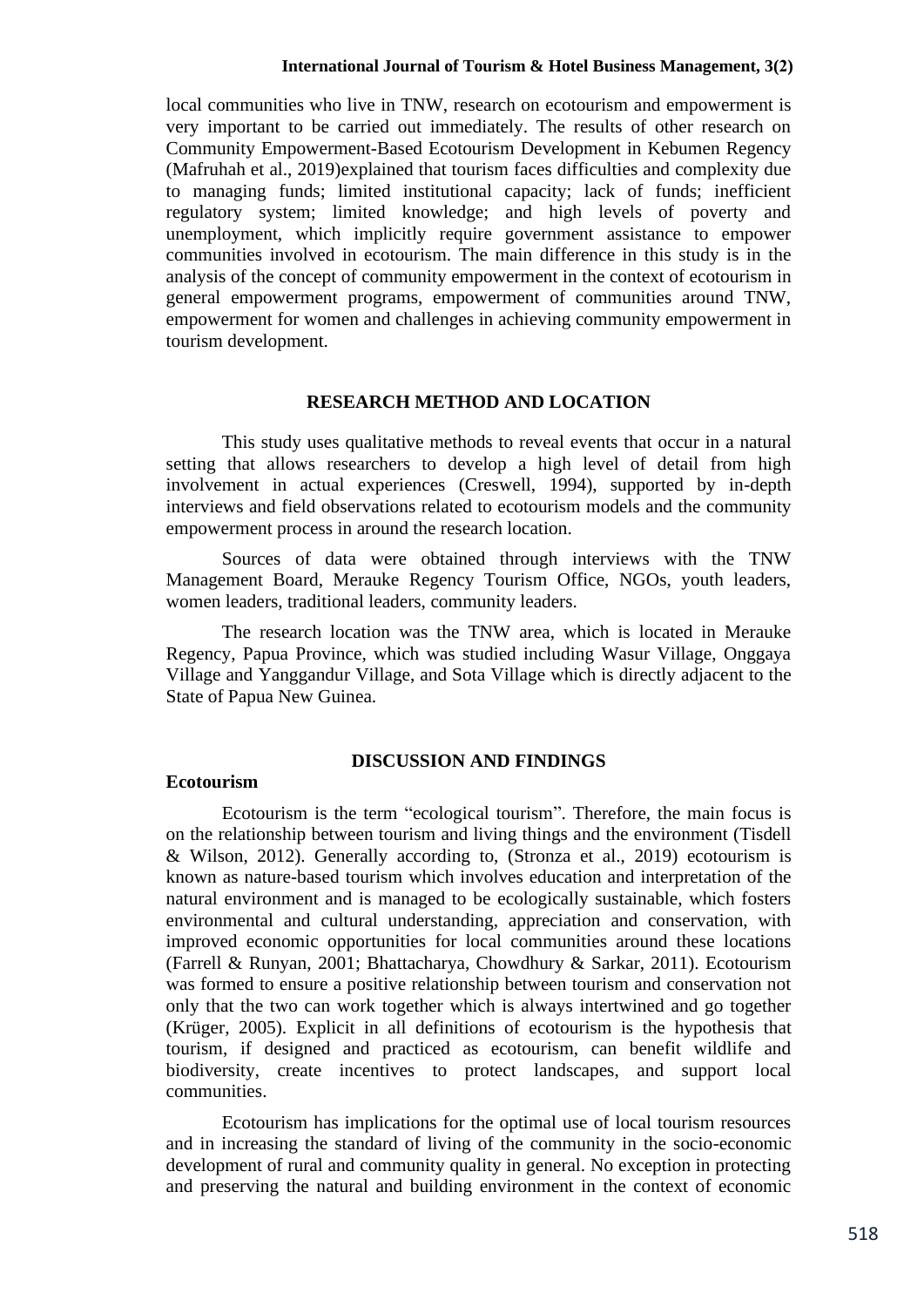activities based on ecological (sustainable) principles, by utilizing natural and cultural resources in a sustainable manner and enabling the economic development of local communities (Scheyvens & Scheyvens, 2015). However, achieving goals in ecotourism depends on whether they are environmentally and ecologically sustainable and economically feasible. To achieve this, participatory tourism planning is required.

General characteristics of ecotourism (Hill & Gale, 2009) can be seen in the relationship between wildlife tourism, natural area tourism, adventure tourism and ecotourism **(Figure 1)**.



**Figure 1. General characteristics of ecotourism.**

A common trend in ecotourism is enhancing experiences with activities such as long-distance walking, camping, boating, hunting, swimming, cultural activities, cycling, observing wildlife and nature, visiting historical sites, and horse riding (Margaryan & Fredman, 2017). In general, instructive activities, for example wildlife observation, participation in festivals, cultural activities and natural scenery attracting different interests influence the preferences of many visitors (Kiper, 2011).

The results of the study explain general trends and instructive activities of ecotourism in accordance with the natural characteristics of TNW which can be considered as preserved forests and endemic wildlife such as various types of kangaroos, cassowary cuscuses, birds of paradise, and various other birds and people who still defend their culture.

# **Empowerment Concept**

In terminology, the concept of empowerment does not produce a clear definition of the concept, especially those that can be cross-disciplinary. In a multidimensional social process, empowerment can generally be described as a process that helps people gain control, develop power, over their own lives. It is a process that people use in their own lives, in their communities and in their society, by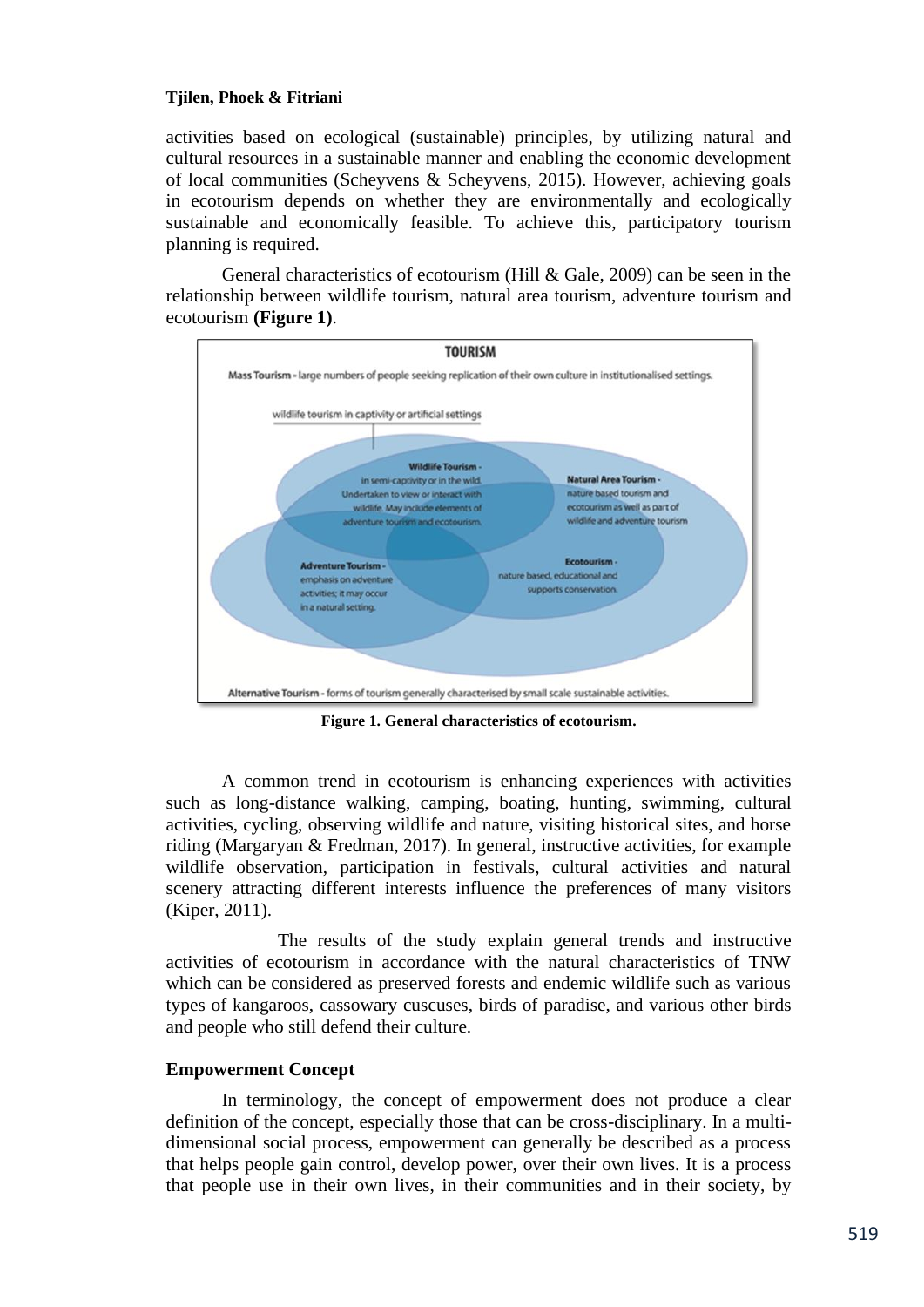acting on issues they consider important and giving society the freedom to be able to make decisions that feel important to make choices (Tjilen et al., 2015).

In the development of the concept of empowerment used in a framework described as psychological empowerment, social empowerment, political empowerment, and economic empowerment (Scheyvens & Scheyvens, 2015). The concept of economic empowerment is very important in accordance with the objectives of the order through Law Number 10 of 2009 concerning Tourism which is oriented towards regional development, is community-based, and has the character of empowering the community which includes various aspects, such as human resources, for local communities focused on the concept of economic empowerment (Susilawati, 2016).

Considering whether a community has been economically empowered by an ecotourism venture, it is necessary to consider the opportunities that arise both in terms of formal and informal sector employment and business opportunities (Mason, 2012). While some economic benefits are usually experienced by a community, problems can develop if these are periodic and do not provide a regular and reliable income. In addition, concerns may arise over inequities in the distribution of economic benefits local communities need to be empowered to decide what forms of tourism facilities and animal conservation programs they want to develop in their respective communities, and how the costs and benefits of tourism are shared (Bo, 2014).

Therefore, the concept of empowerment towards ecotourism needs to recognize the importance of the social dimension of the tourism experience, which focuses on environmental and economic impacts, because it can result in damage to the social and cultural system so as to damage the quality of life of the community as a whole, this is in accordance with the objectives of developing a tourist park. which has a concept on environmental conservation (Cara et al., 2019).

# **Empowerment for communities around the National Park Area**

National parks have functions for conservation areas, preservation and utilization, protection, promotion and information of cooperation in area management, development of natural tourism, counseling on the conservation of living natural resources and ecosystems. It is explicitly an ecological process that supports the improvement of people's welfare and quality of life. The ideal desire for a national park is freedom from areas of disturbance and / or destruction (i.e., national park security) and the provision of protection and preservation of natural resources. (Kepmenhut No.6186 / kpts-II / 2002) dated June 10, 2002, concerning the Organization and Work Procedure of the National Park Office, TNW has the following main tasks and functions:

Empowerment of communities in and around conservation areas is important to ensure the achievement of community welfare and, at the same time, to support biodiversity conservation (Santosa & Setyowati, 2016) and needs to be developed as a priority policy in the long-term management of conservation areas. Given the importance of the role of the community in supporting efforts to conserve protected areas, the results of field research show that empowerment is not optimal, which will cause the planned conservation area to be disrupted due to the pressure from the economic needs of the community.

Community empowerment activities around conservation areas aim to create communities that are willing and able to develop creativity based on their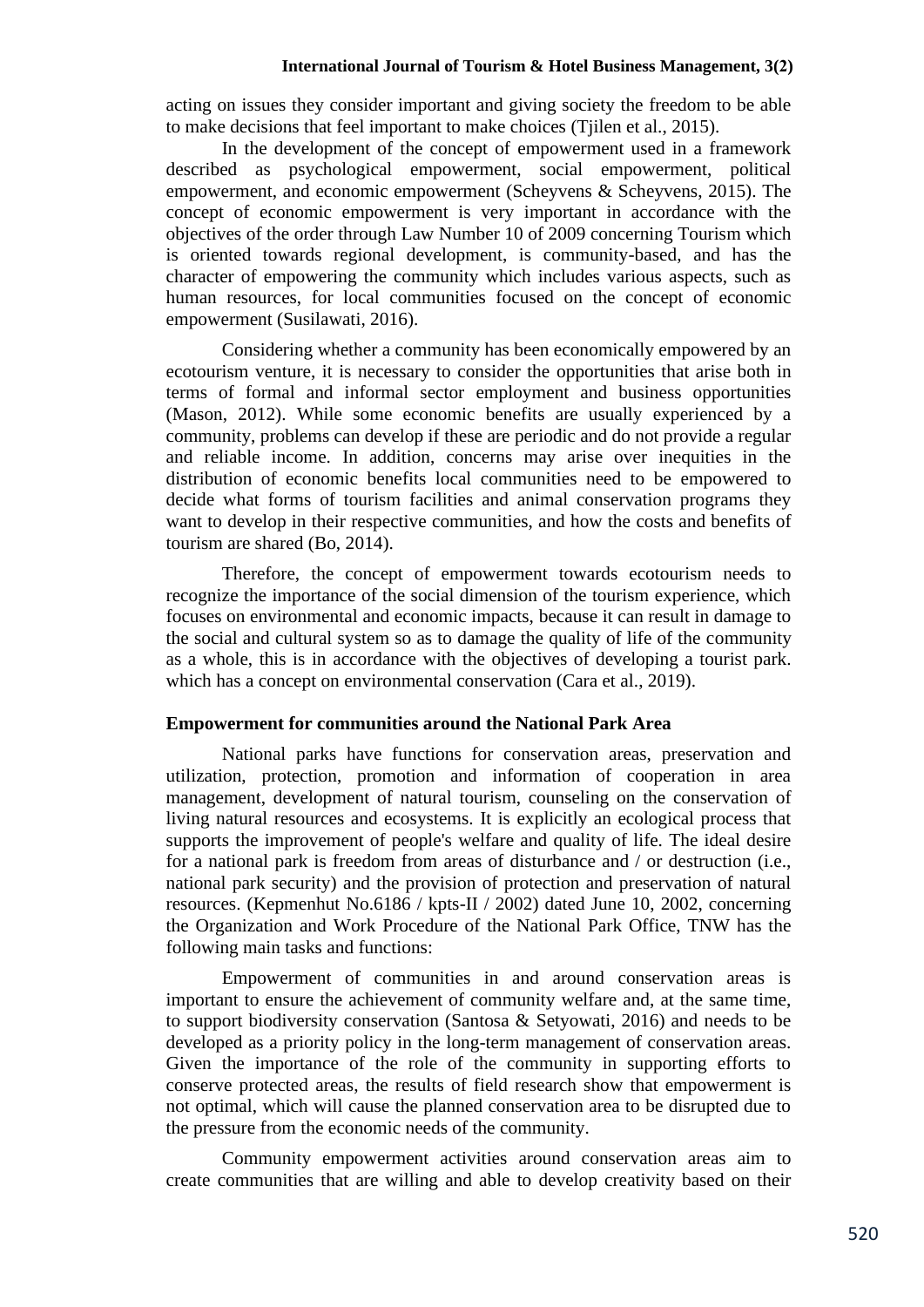social, economic, cultural and environmental potential to support community empowerment activities, including community development, to improve their knowledge, skills and attitudes is to involve communities in national park management while providing access to communities to use designated areas in a sustainable manner to support conservation.

### **Empowerment programs for women**

The role of women in tourism is very large, because women have equal opportunities to develop between men and women, especially to get financial assistance from financial institutions and their ease of negotiating prices and so on. Second, women are more adaptable in tourism activities, for this reason they need to get guidance from the government, especially regarding marketing and tourism management (Suardana, 2012).

Sustainable tourism development is expected to improve gender equality. Many tourism-related services have opened up opportunities for women and it is quite common for women in Papua to work in tourism, a situation that is reported in many contexts of women's empowerment (Tjilen et al., 2018). Some of the jobs that are usually filled by women are in restaurants and cafes, hotels, retail stores, and other services. Some women work in management roles, including marketing and human resources. However, women still face many constraints and problems in the tourism industry, including lower paying, lower quality jobs, and a lack of access to education (Fitriani, 2019). Women's empowerment in tourism development can change if there is increased recognition by the government and stakeholders dealing with women's issues in increasing the role of tourism in Indonesia's development (Karmila, 2013).

Consciously, the Government has paid special attention to empowering women because of their strategic role at the community level. For example, in addition to their reproductive roles and responsibilities for household management, women make a significant contribution to the maintenance and conservation of local cultural heritage and traditions, but the impact has not been seen on WNP, this is consistent with the Papuan culture that values men more boys get more opportunities to attend school than girls. Boys are deemed entitled to continue their education because they carry the clan's name (Djojosoekarto, 2012).

The results of the study explain that the role of women who are housewives who work every day to care for plants and care for children will be closer to hospitality work, which is one of the spearheads of tourism.

# **Challenges of community empowerment in tourism development**

Developing countries often face several problems, namely lack of community involvement in tourism planning or decision-making processes and in the tourism industry due to lack of information and knowledge, elite domination, discouraging legal frameworks and lack of leadership, lack of capital, and cultural factors; these problems are generally found in the Indonesian context. The challenges faced in achieving empowerment of the tourism community, namely the existence of inequality in development between urban-rural areas, lack of coordination between stakeholders, lack of community involvement in tourism planning / decision-making processes and lack of human resource capacity in tourism. In this process is a dynamic process in determining goals (Dipati et al., 2020).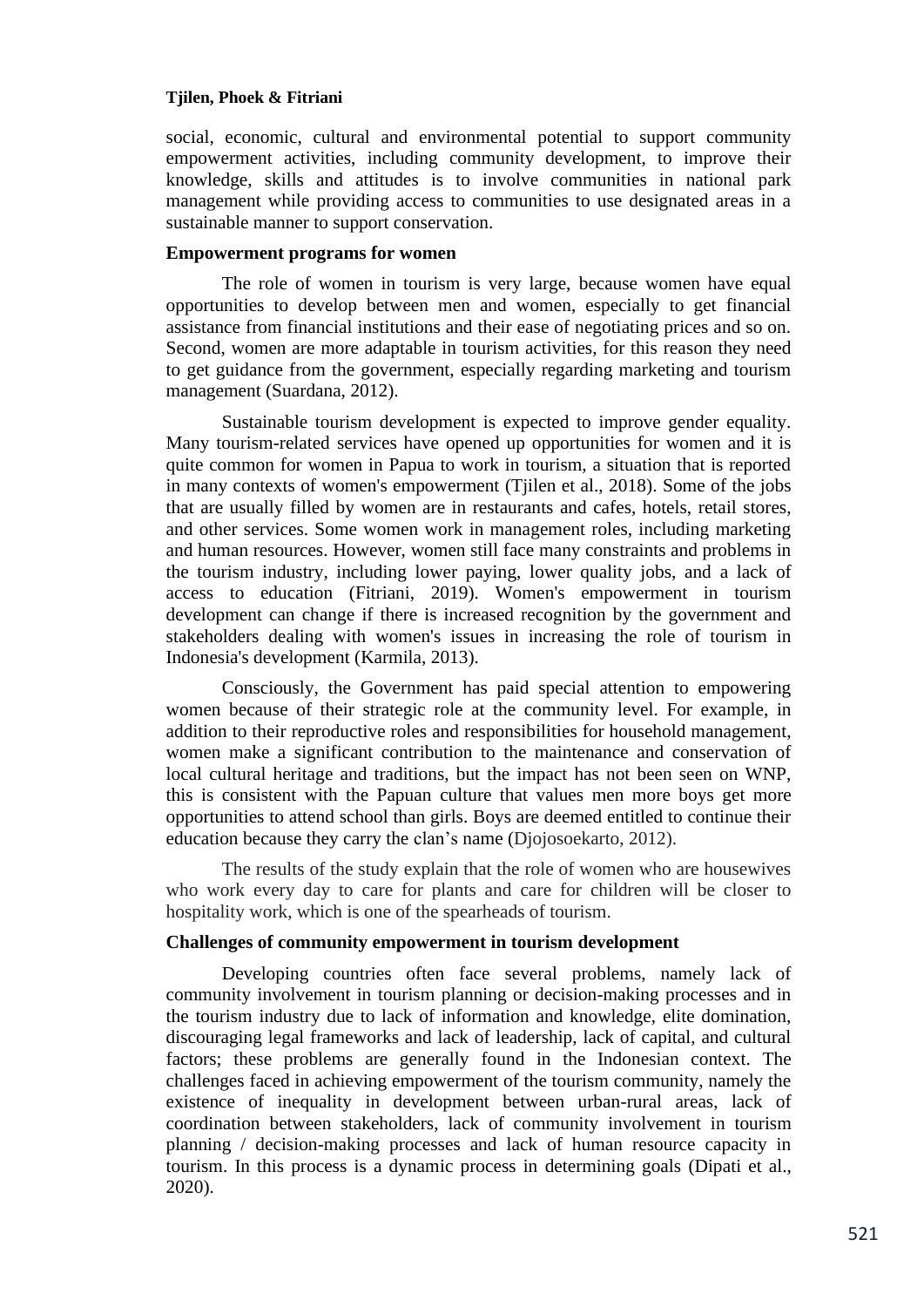#### **International Journal of Tourism & Hotel Business Management, 3(2)**

Tourism development in Indonesia is uneven, slowing the rate of economic growth in regions, such as eastern Indonesia (Cholik, 2017). The government has made several efforts to reduce the gap and imbalance between Java and the outer islands, sustainable rural tourism as an effort to reduce poverty throughout the country through the creation of non-agricultural activities and employment. It is hoped that it will also provide better infrastructure for local residents, support the conservation of natural and cultural heritage, prevent changes in agricultural land use and create value-added products.

The main challenge in developing ecotourism in TNW is the lack of public awareness of the importance of tourism as a way of increasing income, and other problems are the limited quality of human resources as the main actor or spearhead of ecotourism, and the lack of sustainable assistance for the projects that have been implemented.

#### **CONCLUSION**

Ecotourism has a direct relationship with nature preservation and conservation, with authentic preservation and involving local communities in all stages of the process which is meant in the empowerment process. The empowerment process requires continuous efforts of all parties involved but can bring huge benefits in the long term, directly contributing to natural resource conservation and economic growth.

The empowerment framework, which is designed to analyze the impact of ecotourism ventures on women and local communities, emphasizes the importance of local communities having control over benefit sharing, ecotourism initiatives in their area. Ecotourism must promote conservation and development at the local level, so as to achieve sustainable ecotourism.

There is urgency in community empowerment plans in managing ecotourism and natural resources in a way that ensures ecological and environmental integration that respects customs and culture. Sustainable assistance and environmental interpretation in empowerment which is one of the key points of differentiation between ecotourism and other tourism products. A successful interpretive component of ecotourism products will foster support and appreciation for achieving conservation, improving the community's economy and maintaining local culture.

#### **REFERENCES**

- Anthropological Reflective Study (2020) Center for Learning and Advancing Experimental Democracy - Yogyakarta Indonesia Forestry and Governance Institute - Yogyakarta.
- Bandungan, P.M., Tengah, J. & Karmila, M. (2013). Dual Role of Women in the Environment. *Student Journal 6*(1), 129-158.
- Bo, D. & Fiorello, A. (2014). Community-Based Ecotourism to Meet the New Tourist's Expectations: An Exploratory Study. *Journal of Hospitality Marketing & Management 21*(7), 758-778.
- Creswell, J.W. (1994). Research Design: Qualitative And Quantitative Approaches. 5<sup>th</sup> Editon, Thousand Oaks, CA: Sage Publications. Available online at: [https://us.sagepub.com/en](https://us.sagepub.com/en-us/nam/research-design/book255675)[us/nam/research-design/book255675](https://us.sagepub.com/en-us/nam/research-design/book255675)